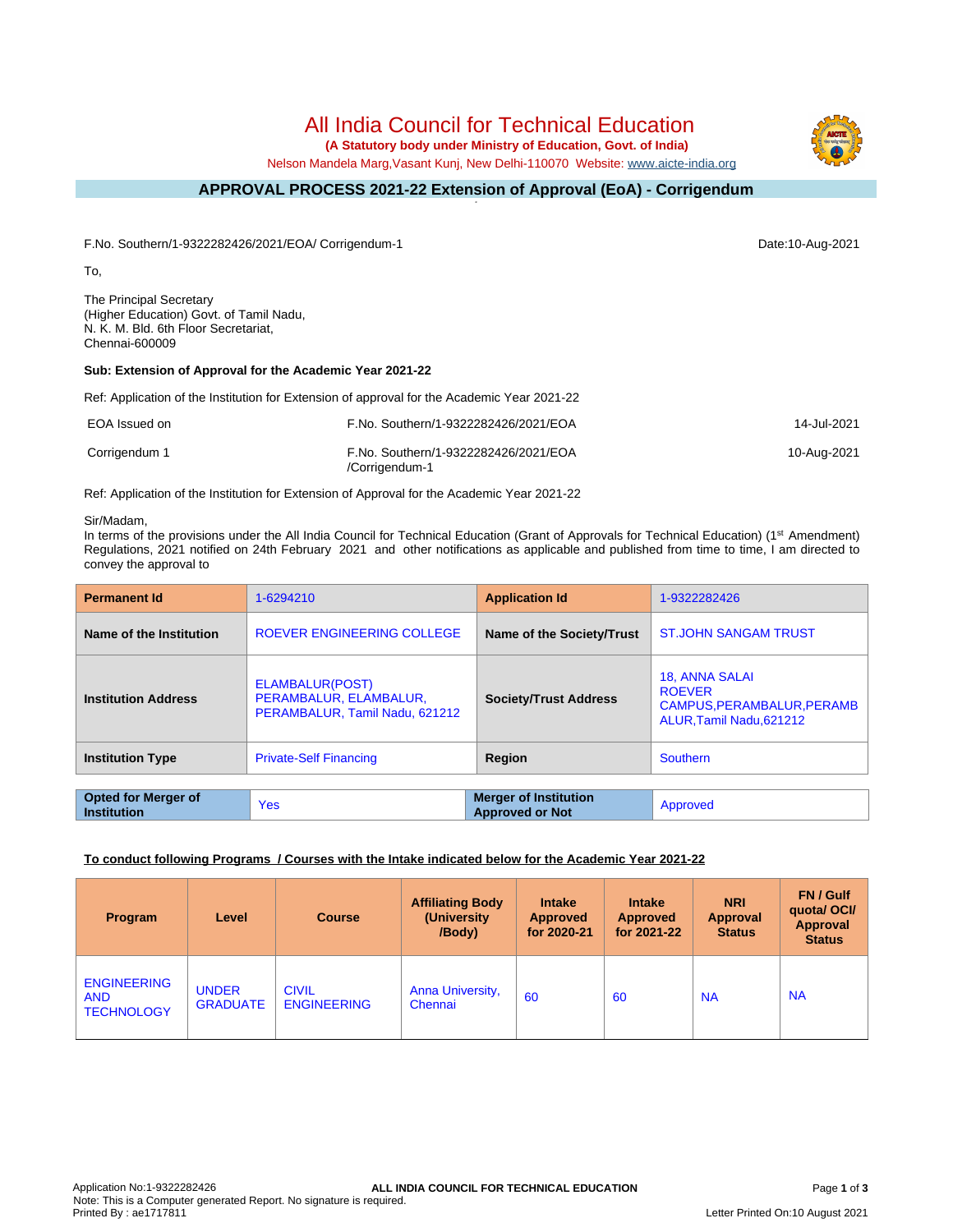| <b>ENGINEERING</b><br><b>AND</b><br><b>TECHNOLOGY</b> | <b>UNDER</b><br><b>GRADUATE</b> | <b>MECHANICAL</b><br><b>ENGINEERING</b>                                          | Anna University,<br>Chennai | 120 | 120 | <b>NA</b> | <b>NA</b> |
|-------------------------------------------------------|---------------------------------|----------------------------------------------------------------------------------|-----------------------------|-----|-----|-----------|-----------|
| <b>ENGINEERING</b><br><b>AND</b><br><b>TECHNOLOGY</b> | <b>UNDER</b><br><b>GRADUATE</b> | <b>ELECTRONICS</b><br><b>AND</b><br><b>COMMUNICATION</b><br><b>S ENGINEERING</b> | Anna University,<br>Chennai | 60  | 60  | <b>NA</b> | <b>NA</b> |
| <b>ENGINEERING</b><br><b>AND</b><br><b>TECHNOLOGY</b> | <b>UNDER</b><br><b>GRADUATE</b> | <b>ELECTRICAL AND</b><br><b>ELECTRONICS</b><br><b>ENGINEERING</b>                | Anna University,<br>Chennai | 60  | 60  | <b>NA</b> | <b>NA</b> |
| <b>ENGINEERING</b><br><b>AND</b><br><b>TECHNOLOGY</b> | <b>UNDER</b><br><b>GRADUATE</b> | <b>COMPUTER</b><br><b>SCIENCE AND</b><br><b>ENGINEERING</b>                      | Anna University,<br>Chennai | 90  | 90  | <b>NA</b> | <b>NA</b> |
| <b>ENGINEERING</b><br><b>AND</b><br><b>TECHNOLOGY</b> | <b>POST</b><br><b>GRADUATE</b>  | <b>POWER</b><br><b>ELECTRONICS</b><br><b>AND DRIVES</b>                          | Anna University,<br>Chennai | 18  | 18  | <b>NA</b> | <b>NA</b> |
| <b>ENGINEERING</b><br><b>AND</b><br><b>TECHNOLOGY</b> | <b>POST</b><br><b>GRADUATE</b>  | <b>COMPUTER</b><br><b>SCIENCE AND</b><br><b>ENGINEERING</b>                      | Anna University,<br>Chennai | 18  | 18  | <b>NA</b> | <b>NA</b> |
| <b>MCA</b>                                            | <b>POST</b><br><b>GRADUATE</b>  | <b>MASTERS IN</b><br><b>COMPUTER</b><br><b>APPLICATIONS</b>                      | Anna University,<br>Chennai | 60  | 60  | <b>NA</b> | <b>NA</b> |
| <b>ENGINEERING</b><br><b>AND</b><br><b>TECHNOLOGY</b> | <b>POST</b><br><b>GRADUATE</b>  | <b>CAD CAM</b>                                                                   | Anna University,<br>Chennai | 18  | 18  | <b>NA</b> | <b>NA</b> |
| <b>ENGINEERING</b><br><b>AND</b><br><b>TECHNOLOGY</b> | <b>POST</b><br><b>GRADUATE</b>  | <b>VLSI DESIGN</b>                                                               | Anna University,<br>Chennai | 18  | 18  | <b>NA</b> | <b>NA</b> |
| <b>ENGINEERING</b><br><b>AND</b><br><b>TECHNOLOGY</b> | <b>UNDER</b><br><b>GRADUATE</b> | <b>CHEMICAL</b><br><b>ENGINEERING</b>                                            | Anna University,<br>Chennai | 60  | 60  | <b>No</b> | <b>No</b> |
| <b>ENGINEERING</b><br><b>AND</b><br><b>TECHNOLOGY</b> | <b>UNDER</b><br><b>GRADUATE</b> | <b>BIOTECHNOLOGY</b>                                                             | Anna University,<br>Chennai | 60  | 60  | <b>No</b> | <b>No</b> |